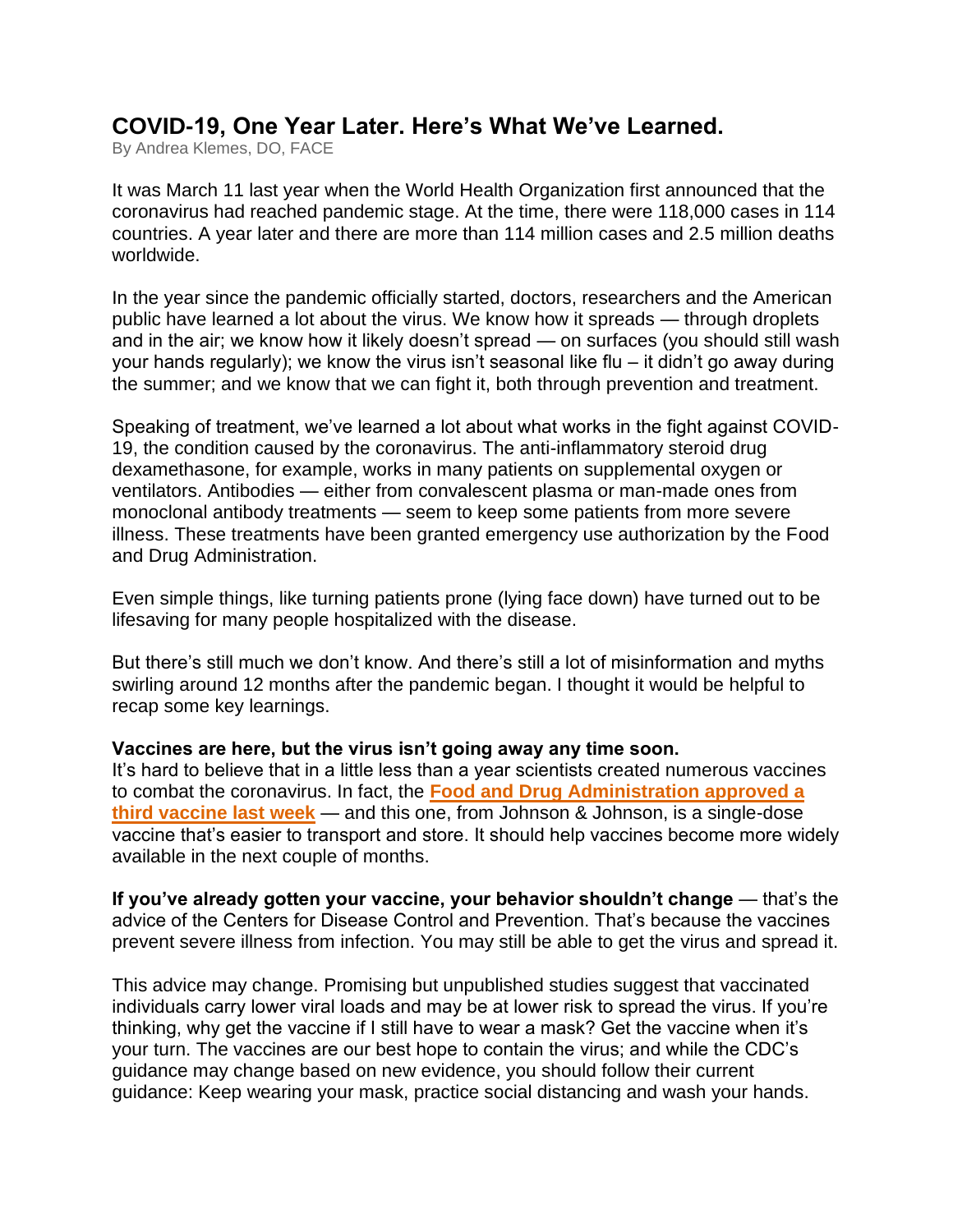One rule that has changed for those who have been vaccinated: You may not have to quarantine after exposure **[if you meet certain criteria](https://go.mdvip.com/ol/h0lWdsHMdlhd6Bcmud-tEvi7y3iXKMj47vEwRKG1hpxplFhsfeiCdQy93IQBScV0aPqZCAZNQ9ZlyQgFSqaGct0QvPBUDxynVjL8j7PUPd8cJOdT2tRy-uar3XRDv9SGzw2YXhZcEiQqZw6YarQTkTC6Ycl2CFTQrj3ELZMxnXVOw_s,/j0FUd8PIL1lNoVdlsbPWNb760TbEedavtKoyH_bl0cYw3FsxcePZMUWi2YoeFZw0aqScGE8AAZ9l1Q9MVeOZdY5J-fRRRkK9Vij2hKTIbplHfrpgksl18qT61WsRlcmNmQHhLW4XbERCUTO-OacOjgzGEbEFCAjW8U_XFKoHjwMKgYsq0qqSWbqEr1KzrReQ2QGKHEJ_sNGsyWaYCJButMVQkmMQuHl0dcvc7STl6Z19gh4Nx98jnxE38dFxA9pBwjWYewG64rrNYNc3aZOdiePilaoPRhdmnIk2LWDLOXDkJ5iP)** and it's been more than two weeks since your last dose.

### **Eating at a restaurant increases your risk of getting the virus.**

We love eating at restaurants, but many are poorly ventilated and crowded with people. Even at reduced capacity, the CDC rates eating inside at a restaurant to be higher risk than other activities. A study from six months ago suggested that **[COVID-19 positive](https://go.mdvip.com/ol/h0lXcczOdlhd6Bcmud-tEvi7y3iXKMj47vEwRKG1hpxplFhsfeiCdQy93IQBScV0aPqZCAZNQ9ZlyQgFSqaGct0QvPBUDxynVjL8j7PUPd8cJOdT2tRy-uar3XRDv9SGzw2YXhZcEiQqZw6YarQTkTC6YcZxClbRqj3ELZMxnXVOw_s,/j05TdcHJK1lNoVdlsbPWNb760TbEedavtKoyBPrxwIAo1kRrf-ncdxe2x8RDU58_M7DNVwNFXZh1zVNVEfSqaI9Lp9h5KliebRXKtYKKd6NEQJVS_ec29Pmu7HYkh_mRuV7IP2EKeEhIbTbJSKx412vSBJQLTAHT6kziD6MnlSwnl-wp9Kb7VOG80Fmu5GbtzW2lDGdP15WJ5wS7IZpJiP4jmVABzQkgSNXZ3Gzs5JM8qDYSospehE14-uQkLtN4y0ShTDM,)  patients were twice as [likely as those who tested negative to have eaten at a](https://go.mdvip.com/ol/h0lXcczOdlhd6Bcmud-tEvi7y3iXKMj47vEwRKG1hpxplFhsfeiCdQy93IQBScV0aPqZCAZNQ9ZlyQgFSqaGct0QvPBUDxynVjL8j7PUPd8cJOdT2tRy-uar3XRDv9SGzw2YXhZcEiQqZw6YarQTkTC6YcZxClbRqj3ELZMxnXVOw_s,/j05TdcHJK1lNoVdlsbPWNb760TbEedavtKoyBPrxwIAo1kRrf-ncdxe2x8RDU58_M7DNVwNFXZh1zVNVEfSqaI9Lp9h5KliebRXKtYKKd6NEQJVS_ec29Pmu7HYkh_mRuV7IP2EKeEhIbTbJSKx412vSBJQLTAHT6kziD6MnlSwnl-wp9Kb7VOG80Fmu5GbtzW2lDGdP15WJ5wS7IZpJiP4jmVABzQkgSNXZ3Gzs5JM8qDYSospehE14-uQkLtN4y0ShTDM,)  [restaurant in the two weeks leading up to their illness](https://go.mdvip.com/ol/h0lXcczOdlhd6Bcmud-tEvi7y3iXKMj47vEwRKG1hpxplFhsfeiCdQy93IQBScV0aPqZCAZNQ9ZlyQgFSqaGct0QvPBUDxynVjL8j7PUPd8cJOdT2tRy-uar3XRDv9SGzw2YXhZcEiQqZw6YarQTkTC6YcZxClbRqj3ELZMxnXVOw_s,/j05TdcHJK1lNoVdlsbPWNb760TbEedavtKoyBPrxwIAo1kRrf-ncdxe2x8RDU58_M7DNVwNFXZh1zVNVEfSqaI9Lp9h5KliebRXKtYKKd6NEQJVS_ec29Pmu7HYkh_mRuV7IP2EKeEhIbTbJSKx412vSBJQLTAHT6kziD6MnlSwnl-wp9Kb7VOG80Fmu5GbtzW2lDGdP15WJ5wS7IZpJiP4jmVABzQkgSNXZ3Gzs5JM8qDYSospehE14-uQkLtN4y0ShTDM,)**.

It's possible that people who eat at restaurants during the pandemic take other risks that increase their chances of getting the virus, but there are also early studies that track breakouts to restaurant eaters.

It's still safer to get your food to go — or eat outside away from other diners.

#### **So does gathering with your family.**

Just like eating out, there are plenty of studies showing the transmission of the virus when families get together. Among adults with COVID-19, 42 percent reported close contact with a person with COVID-19 — and most of those close contacts were with family members.

In one case study from last summer, **[a single COVID-positive adolescent on a family](https://go.mdvip.com/ol/h0lUeMTPdlhd6Bcmud-tEvi7y3iXKMj47vEwRKG1hpxplFhsfeiCdQy93IQBScV0aPqZCAZNQ9ZlyQgFSqaGct0QvPBUDxynVjL8j7PUPd8cJOdT2tRy-uar3XRDv9SGzw2YXhZcEiQqZw6YarQTkTC6YcZxClLSqD3ELZMxnXVOw_s,/j05TdcXKKVlNoVdlsbPWNb760TbEedavtKoyBPrxwIAo1kRrf-ncdxe2x8RDU58_M7DKUQdCXZh1zVNVEfSqaI9Lp9h5KliebRXKtYKKd6NEQJVS_ec29Pmu7HYkh_mRuV7IP2EKeEhIbTbJSKx412vSBJQLTAHT6kziD6MnlSwnl-wp9Kb7VOG80Fmu5GbtzW2lDGdP15WJ5wS7IZpJiP4jmVABzQkgSNXZ3Gzs5JM8qDYSospehE14-uQkLtN4y0ShTDM,)  [vacation](https://go.mdvip.com/ol/h0lUeMTPdlhd6Bcmud-tEvi7y3iXKMj47vEwRKG1hpxplFhsfeiCdQy93IQBScV0aPqZCAZNQ9ZlyQgFSqaGct0QvPBUDxynVjL8j7PUPd8cJOdT2tRy-uar3XRDv9SGzw2YXhZcEiQqZw6YarQTkTC6YcZxClLSqD3ELZMxnXVOw_s,/j05TdcXKKVlNoVdlsbPWNb760TbEedavtKoyBPrxwIAo1kRrf-ncdxe2x8RDU58_M7DKUQdCXZh1zVNVEfSqaI9Lp9h5KliebRXKtYKKd6NEQJVS_ec29Pmu7HYkh_mRuV7IP2EKeEhIbTbJSKx412vSBJQLTAHT6kziD6MnlSwnl-wp9Kb7VOG80Fmu5GbtzW2lDGdP15WJ5wS7IZpJiP4jmVABzQkgSNXZ3Gzs5JM8qDYSospehE14-uQkLtN4y0ShTDM,)** with three different families spread the illness to 11 other family members. There are dozens of cluster studies like these from contact tracing efforts — weddings, reunions, holiday parties, barbecues and even more intimate gatherings. Getting together with family without proper protocols can result in spreading events.

Even without gatherings, household members are often the point of contact for new COVID cases. **[Household transmission of this coronavirus is 16.6 percent higher](https://go.mdvip.com/ol/h0lXecDJdlhd6Bcmud-tEvi7y3iXKMj47vEwRKG1hpxplFhsfeiCdQy93IQBScV0aPqZCAZNQ9ZlyQgFSqaGct0QvPBUDxynVjL8j7PUPd8cJOdT2tRy-uar3XRDv9SGzw2YXhZcEiQqZw6YarQTkTC6YchyB1LfrD3ELZMxnXVOw_s,/j0BQeMXHLVlNoVdlsbPWKKjgnjvFbo-nqbczCvjrncUxzFpwc-Dcd0vuhdJfGYYlavuVDhIVHd9n1QBUG_KBdYNM_7oPXBbmCWut36zRe7Jafr8u8eVA5oSQ9lUwiY2avFb9KG4vZiZnNQ2pf54NoC7MMpQVcQe_w1_IBdMCj3Bb04gw0rq4f-ekzFCa0UDP6BqcZXxf0JGyuFSXJpd7ufwg52oc3mIVKfL7uzLqwZ82gAQd5MlS1Bpaw9NNeeJOzwqITg20wqbxHv9iWuO8ivLZ69U7eA,,)  [than with past pandemics like SARS and MERS](https://go.mdvip.com/ol/h0lXecDJdlhd6Bcmud-tEvi7y3iXKMj47vEwRKG1hpxplFhsfeiCdQy93IQBScV0aPqZCAZNQ9ZlyQgFSqaGct0QvPBUDxynVjL8j7PUPd8cJOdT2tRy-uar3XRDv9SGzw2YXhZcEiQqZw6YarQTkTC6YchyB1LfrD3ELZMxnXVOw_s,/j0BQeMXHLVlNoVdlsbPWKKjgnjvFbo-nqbczCvjrncUxzFpwc-Dcd0vuhdJfGYYlavuVDhIVHd9n1QBUG_KBdYNM_7oPXBbmCWut36zRe7Jafr8u8eVA5oSQ9lUwiY2avFb9KG4vZiZnNQ2pf54NoC7MMpQVcQe_w1_IBdMCj3Bb04gw0rq4f-ekzFCa0UDP6BqcZXxf0JGyuFSXJpd7ufwg52oc3mIVKfL7uzLqwZ82gAQd5MlS1Bpaw9NNeeJOzwqITg20wqbxHv9iWuO8ivLZ69U7eA,,)**.

To be fair, more infections have been traced to other kinds of activities than seeing family — from workplaces to prisons to assisted living facilities to colleges. But you shouldn't let your guard down when you're around your family.

#### **Six feet of distance probably isn't enough.**

Early guidance from the CDC defined close contact as spending 15 minutes or more within six feet of a person infected with COVID-19. The six-foot distance was based on COVID transmission from droplets, which we emit when we talk, sneeze or cough. We've been studying viral transmission by droplets since the 1890s.

Of course, there are plenty of studies over the years that suggest droplets can travel further. The problem with COVID is that you can become infected from aerosol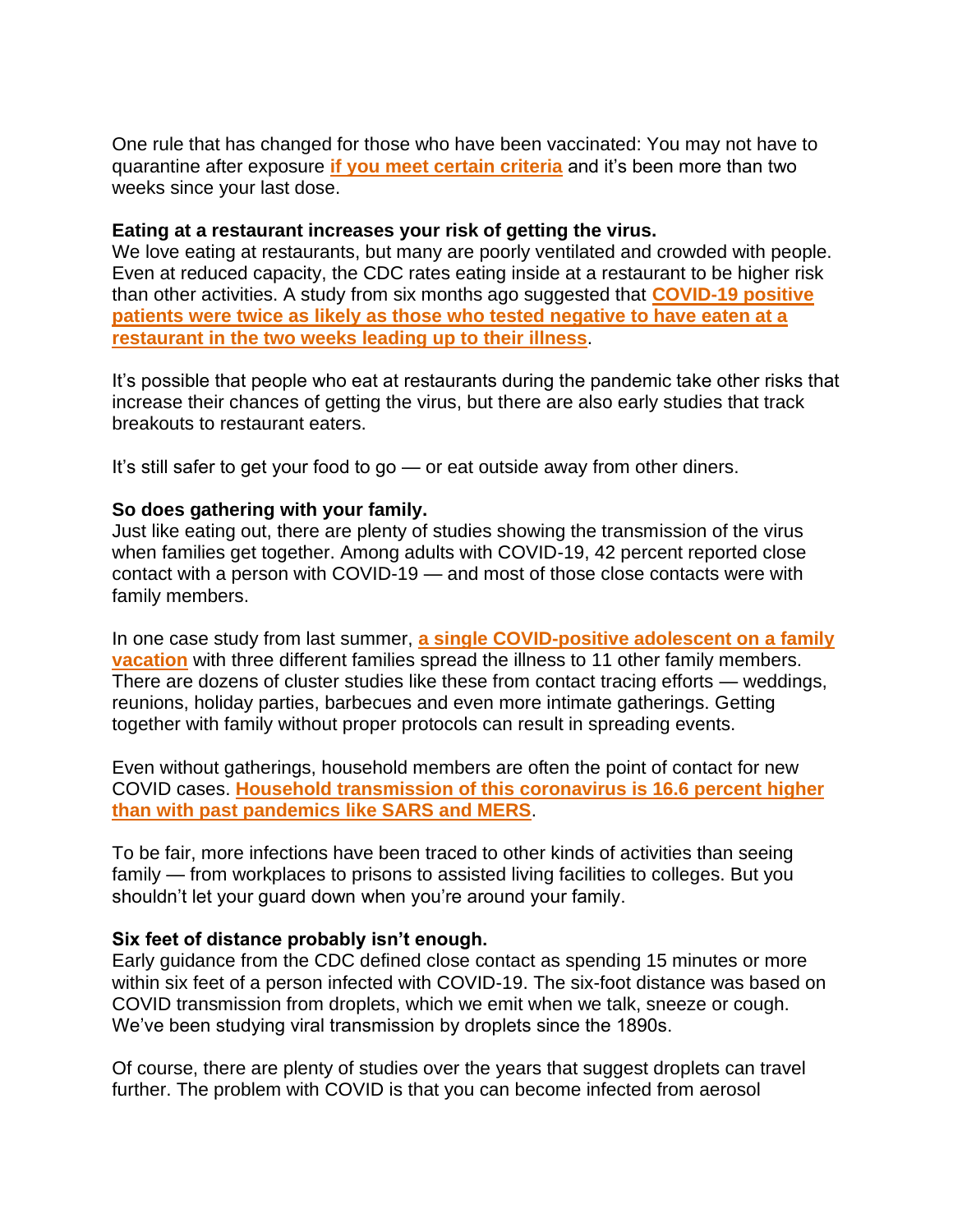transmission — **[smaller droplets and particles can float in the air for minutes and](https://go.mdvip.com/ol/h0lWcMXKdlhd6Bcmud-tEvi7y3iXKMj47vEwRKG1hpxplFhsfeiCdQy93IQBScV0aPqZCAZNQ9ZlyQgFSqaGct0QvPBUDxynVjL8j7PUPd8cJOdT2tRy-uar3XRDv9SGzw2YXhZcEiQqZw6YarQTkTC6YclzCVTSrD3ELZMxnXVOw_s,/j0FRdsPKLVlNoVdlsbPWNb760TbEedavtKoyCvj03cE_z0FsZ_-AahG-0Z5fH50kKuSREwdfAJNoxQJME-acf81C6PxYDQyhWSnszaLVecAcP7xn0c0-8qOx53QKoYCvtn3VJXogdURPNB6zY44BpRzBZ5tyVDeR21blJqwhmB4mgYU98pubKZKnoyD2wHDCxCaMYEFKx_u_7lW4I4s7tvU172h24HsMc_HUyBSf6YQTmxVv5-EvijFs1e9bAu95xTbQWBHWy7ChZM5BW7SiubXUlfR4eBIv3Ys0a0WGAUmk)  [hours and travel far from the source](https://go.mdvip.com/ol/h0lWcMXKdlhd6Bcmud-tEvi7y3iXKMj47vEwRKG1hpxplFhsfeiCdQy93IQBScV0aPqZCAZNQ9ZlyQgFSqaGct0QvPBUDxynVjL8j7PUPd8cJOdT2tRy-uar3XRDv9SGzw2YXhZcEiQqZw6YarQTkTC6YclzCVTSrD3ELZMxnXVOw_s,/j0FRdsPKLVlNoVdlsbPWNb760TbEedavtKoyCvj03cE_z0FsZ_-AahG-0Z5fH50kKuSREwdfAJNoxQJME-acf81C6PxYDQyhWSnszaLVecAcP7xn0c0-8qOx53QKoYCvtn3VJXogdURPNB6zY44BpRzBZ5tyVDeR21blJqwhmB4mgYU98pubKZKnoyD2wHDCxCaMYEFKx_u_7lW4I4s7tvU172h24HsMc_HUyBSf6YQTmxVv5-EvijFs1e9bAu95xTbQWBHWy7ChZM5BW7SiubXUlfR4eBIv3Ys0a0WGAUmk)**. Still, the CDC says that most transmission comes from close contact with infected individuals.

As for time, that one's trickier. Some school systems and employers liberally interpreted the 15 minutes to mean that as long as you kept contact brief, you were okay. But repeated exposure can also result in an infection, which is one reason the CDC changed the guidance last fall to 15 minutes over a 24-hour period. Here's the bottom line: The more you interact with others and the longer that interaction lasts, the greater your chance of contracting COVID.

The best way to prevent spread is to avoid unnecessary exposure.

# **Yes, masks help prevent the spread of the virus.**

I know a lot of people have had a hard time warming up to face masks. Early in the pandemic, public health officials lacked clear evidence about the effectiveness of masks and hesitated to recommend them. But 12 months later, there's a raft of evidence that masks (double ply cloth, surgical and N95) reduce the transmission of the coronavirus. In fact, the Proceedings of the National Academy of Sciences of the U.S., which recently published a **[review of studies about masks and COVID-19 transmission](https://go.mdvip.com/ol/h0lWdMPNdlhd6Bcmud-tEvi7y3iXKMj47vEwRKG1hpxplFhsfeiCdQy93IQBScV0aPqZCAZNQ9ZlyQgFSqaGct0QvPBUDxynVjL8j7PUPd8cJOdT2tRy-uar3XRDv9SGzw2YXhZcEiQqZw6YarQTkTC6YcVwB1rToj3ELZMxnXVOw_s,/j01SeM3LI1lNoVdlsbPWNb760SXOe4vmtK56RvTp3Ns711wxI72XdxWgjYEBTcZnM73PUFpPHpt1_xhXEb24WKFZ1sBzPnSRCCPRipD7TqxoJr8i1_V33oWBy0sHruuslmT1LUY-FFB_PFXLXIskrC7lZIAUfDmj_nLFGpVysQo81ZRW3rmBc6KW0FL43nzw3gbaJlwl4-yYyU-VLr97vvJYuXQRx29_VsbZ-jTX6-sDgC9q4uBv2xJ15tclCNt_)**, concluded:

"The preponderance of evidence indicates that mask wearing reduces transmissibility per contact by reducing transmission of infected respiratory particles in both laboratory and clinical contexts."

# Some study highlights:

• In states where there were mask mandates, **[hospitalizations declined after the](https://go.mdvip.com/ol/h0lXdMfIdlhd6Bcmud-tEvi7y3iXKMj47vEwRKG1hpxplFhsfeiCdQy93IQBScV0aPqZCAZNQ9ZlyQgFSqaGct0QvPBUDxynVjL8j7PUPd8cJOdT2tRy-uar3XRDv9SGzw2YXhZcEiQqZw6YarQTkTC6YshwCVDXrD3ELZMxnXVOw_s,/jEBSdsfPLVlNoVdlsbPWNb760TbEedavtKoyBPrxwIAo1kRrf-ncdxa_x8RDU58_MrnOVwdCXZh1zVNLJeOceN1N96INWxe3CgTnxqDXf9ZDeqBMyM5qooWB-Xkpn_O3p3-cEWEEcVBNRSDKY4kHnTvmCJcSbSi3_XP0BKAaugBeqbBT0KehKIaCrGuS11bVtRimAmdwt_DD7giLP7xipMcN61c2u0A_VN_U1zbT07sqqz8y7blwi0hH1NVCFsZ4zhaIWnfkooLzW9d6Tb7vvcbTpdEcQSsCqNU2VWTgCHqSKd2TKClF5zKhsiYTMz9YCDRiMMsnokSkriMJId46Qginmn0z80wb8axQ2qbq4AKzXCjDbSjVix666SSBcao69Eahz80tvS36MiD91s1FQGCEV_DqmWGPH7vrlFg1XtUee-kbe6Gc0aiz3sQX8A3GIQ,,)  [mandate](https://go.mdvip.com/ol/h0lXdMfIdlhd6Bcmud-tEvi7y3iXKMj47vEwRKG1hpxplFhsfeiCdQy93IQBScV0aPqZCAZNQ9ZlyQgFSqaGct0QvPBUDxynVjL8j7PUPd8cJOdT2tRy-uar3XRDv9SGzw2YXhZcEiQqZw6YarQTkTC6YshwCVDXrD3ELZMxnXVOw_s,/jEBSdsfPLVlNoVdlsbPWNb760TbEedavtKoyBPrxwIAo1kRrf-ncdxa_x8RDU58_MrnOVwdCXZh1zVNLJeOceN1N96INWxe3CgTnxqDXf9ZDeqBMyM5qooWB-Xkpn_O3p3-cEWEEcVBNRSDKY4kHnTvmCJcSbSi3_XP0BKAaugBeqbBT0KehKIaCrGuS11bVtRimAmdwt_DD7giLP7xipMcN61c2u0A_VN_U1zbT07sqqz8y7blwi0hH1NVCFsZ4zhaIWnfkooLzW9d6Tb7vvcbTpdEcQSsCqNU2VWTgCHqSKd2TKClF5zKhsiYTMz9YCDRiMMsnokSkriMJId46Qginmn0z80wb8axQ2qbq4AKzXCjDbSjVix666SSBcao69Eahz80tvS36MiD91s1FQGCEV_DqmWGPH7vrlFg1XtUee-kbe6Gc0aiz3sQX8A3GIQ,,)**.

• In counties with mask mandates, **[COVID infections declined](https://go.mdvip.com/ol/h0lXdsbNdlhd6Bcmud-tEvi7y3iXKMj47vEwRKG1hpxplFhsfeiCdQy93IQBScV0aPqZCAZNQ9ZlyQgFSqaGct0QvPBUDxynVjL8j7PUPd8cJOdT2tRy-uar3XRDv9SGzw2YXhZcEiQqZw6YarQTkTC6YcZxClvVrD3ELZMxnXVOw_s,/j05TdczNLVlNoVdlsbPWNb760TbEedavtKoyBPrxwIAo1kRrf-ncdxe2x8RDU58_M7DKVgdCXZh1zVNVEfSqaI9Lp9h5KliebRXKtYKKd6NEQJVS_ec29Pmu7HYkh_mRuV7IP2EKeEhIbTbJSKx412vSBJQLTAHT6kziD6MnlSwnl-wp9Kb7VOG80Fmu5GbtzW2lDGdP15WJ5wS7IZpJiP4jmVABzQkgSNXZ3Gzs5JM8qDYSospehE14-uQkLtN4y0ShTDM,)**; in counties without them, incidences increased.

• Masks were **[79 percent effective at preventing household transmission](https://go.mdvip.com/ol/h0lWcMXGdlhd6Bcmud-tEvi7y3iXKMj47vEwRKG1hpxplFhsfeiCdQy93IQBScV0aPqZCAZNQ9ZlyQgFSqaGct0QvPBUDxynVjL8j7PUPd8cJOdT2tRy-uar3XRDv9SGzw2YXhZcEiQqZw6YarQTkTC6Y8F3CFferD3ELZMxnXVOw_s,/jUlVd8DGLVlNoVdlsbPWJaGjnTjKNJuntvN-Bvny18Eqlh0xJ6PKaBG934oFQ5s4buyHXFZDRpIwwVoPSOWWLdcQovBeDRTrXW2v1POPPNwcIu0q3sQxqv7wiWRDq9CSyVfJEFsXUHQ-ORKbVrYwlzjkI5giGQKK6iDMPpMciCcD2JAg94uHSJ2BzlDw7WrM3RSvFXcq7ve881qFW698t84k6k0SygElLMjX7RLE0640qjNi5-RvpR1FpdJQOuRmtAq7TR756ZXuS-Z3D7GRm9X967A_PB0IstYeYUDTLAy-A7O5bANpxhGUlWcWBjJ5YD1RHdA6nRvYkF97bsc7aBWBu3k76mUQ9Il4-N7z4CSlflnHGzPVoxSd5QuYEKUL8iCziIdzsx_jNSv9_btzZmabKvLWqGGiF73vjxEdHPRid84DCJ2xkdWF8uYP8zfZbke5x9OCNz4KIoAm_dWorcOB8f-QnnDVn2U-owRcdip3_HfHZKqkRws15Q,,)**, if used by all members of the household before symptoms showed.

The devil is in the details. We know from COVID studies and previous viral studies that masks reduce risk of transmission for the wearer and for the people around them if the wearer is sick. **Removing mask mandates is absolutely the wrong thing to do.**

# **Double masks may even be better.**

One mask works if you wear it correctly. Two might actually be better.

The CDC recently released new masking guidelines based on studies it did to determine how to improve their efficacy. The agency looked at wearing a cloth mask over a medical procedure mask (often called a surgical mask, but not an N95) and whether knotting the ear loops of a medical procedure mask and then tucking in and flattening the extra material close to the face would reduce risk.